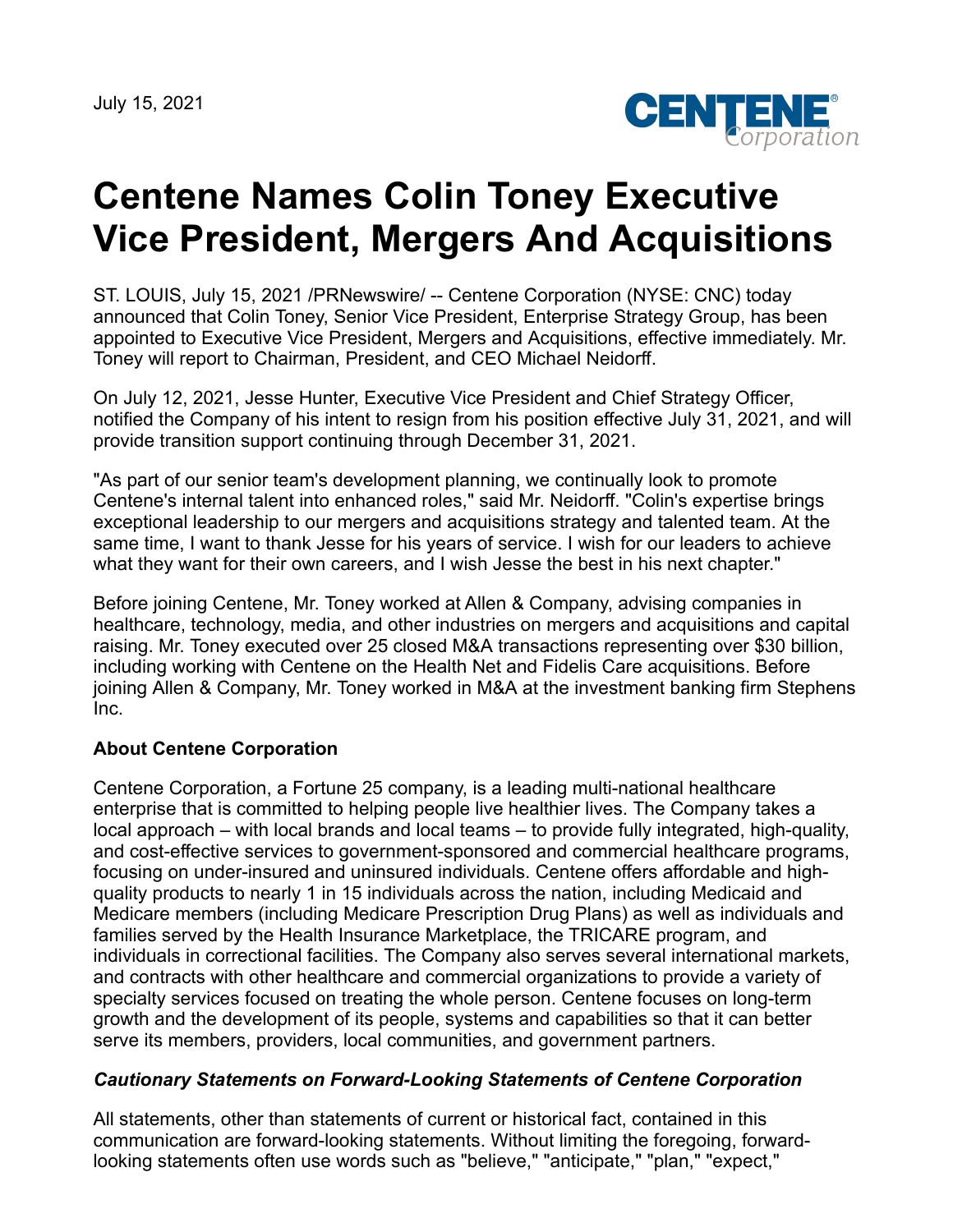"estimate," "intend," "seek," "target," "goal," "may," "will," "would," "could," "should," "can," "continue" and other similar words or expressions (and the negative thereof). Centene Corporation and its subsidiaries (the "Company", "our", or "we") intends such forwardlooking statements to be covered by the safe-harbor provisions for forward-looking statements contained in the Private Securities Litigation Reform Act of 1995, and we are including this statement for purposes of complying with these safe-harbor provisions. In particular, these statements include, without limitation, statements about Centene's settlements with Ohio and Mississippi to resolve claims made by the states with regard to practices at Envolve, our pharmacy benefits manager subsidiary, and other possible future claims and settlements related to the practices at Envolve and our ability to settle claims with other states within the reserve estimate we have recorded and on other acceptable terms, or at all, intended use of proceeds from this offering, including in connection with the Magellan Acquisition, future operating or financial performance, market opportunity, growth strategy, competition, expected activities in completed and future acquisitions, including statements about the impact of the Magellan Acquisition, Centene's completed acquisition of WellCare Health Plans, Inc., a Delaware corporation and a wholly-owned subsidiary of the Company ("WellCare," and such acquisition, the "WellCare Acquisition"), other recent and future acquisitions, investments and the adequacy of Centene's available cash resources.

*These forward-looking statements reflect Centene's current views with respect to future events and are based on numerous assumptions and assessments made by Centene in light of Centene's experience and perception of historical trends, current conditions, business strategies, operating environments, future developments and other factors Centene believes appropriate. By their nature, forward-looking statements involve known and unknown risks and uncertainties and are subject to change because they relate to events and depend on circumstances that will occur in the future, including economic, regulatory, competitive and other factors that may cause Centene's or its industry's actual results, levels of activity, performance or achievements to be materially different from any future results, levels of activity, performance or achievements expressed or implied by these forward-looking statements. These statements are not guarantees of future performance and are subject to risks, uncertainties and assumptions. All forward-looking statements included in this communication are based on information available to Centene on the date of this communication. Except as may be otherwise required by law, Centene undertakes no obligation to update or revise the forward-looking statements included in this communication, whether as a result of new information, future events or otherwise, after the date of this communication. You should not place undue reliance on any forward-looking statements, as actual results may differ materially from projections, estimates, or other forward-looking statements due to a variety of important factors, variables and events including but not limited to: the impact of the novel strain of coronavirus ("COVID-19") on global markets, economic conditions, the healthcare industry and Centene's results of operations and the response by governments and other third parties; the risk that regulatory or other approvals required for the Magellan Acquisition may be delayed or not obtained or are subject to unanticipated conditions that could require the exertion of management's time and our resources or otherwise have an adverse effect on Centene; the possibility that certain conditions to the consummation of the Magellan Acquisition will not be satisfied or completed on a timely basis and accordingly the Magellan Acquisition may not be consummated on a timely basis or at all; uncertainty as to the expected financial performance of the combined company following completion of the Magellan Acquisition; the possibility that the expected synergies and value creation from the Magellan Acquisition or the WellCare Acquisition (or other acquired businesses) will not be realized, or will not be realized within the respective expected time periods; the risk that unexpected costs will be incurred in connection with the completion and/or integration of the Magellan Acquisition or*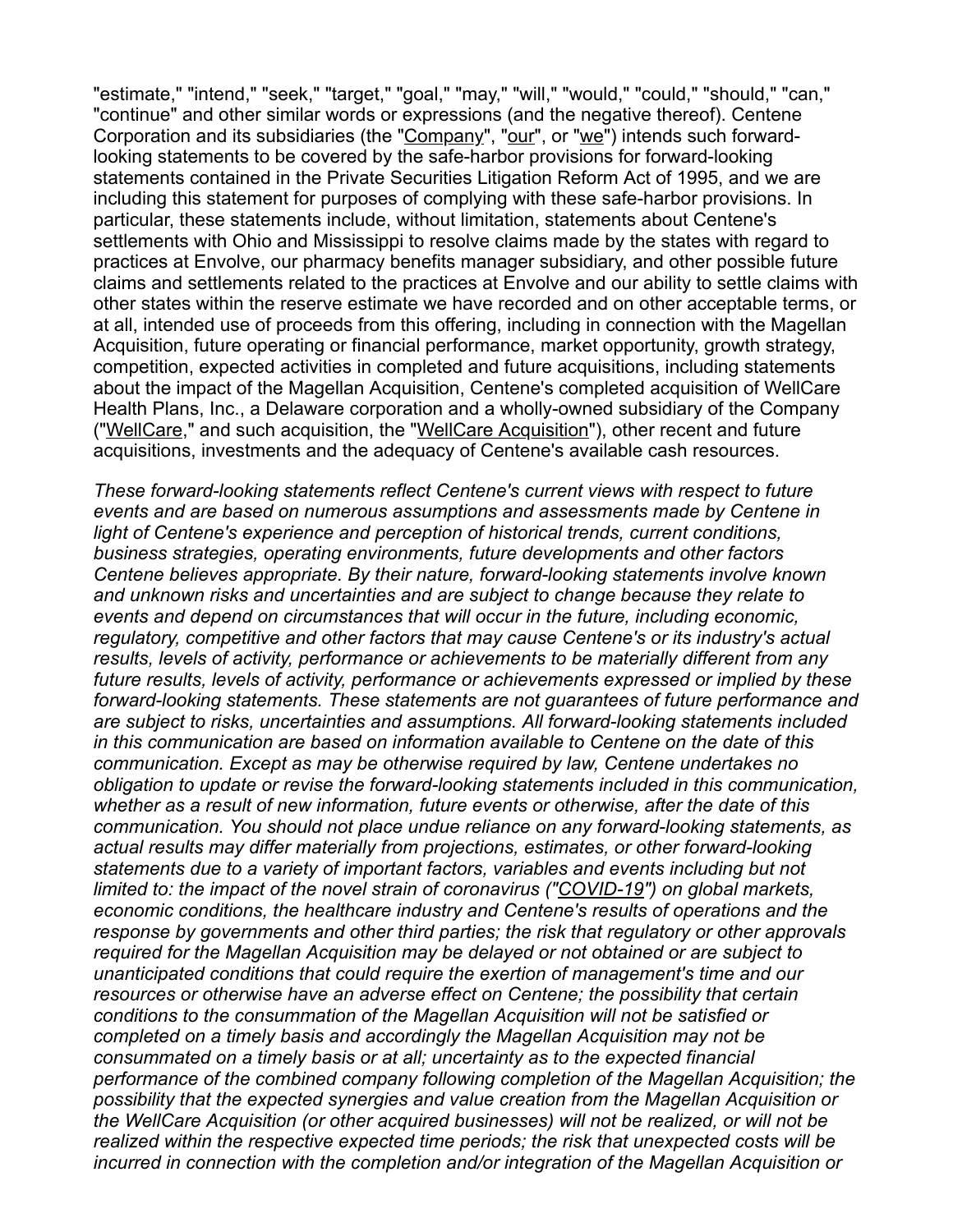*that the integration of Magellan Health will be more difficult or time consuming than expected; the risk that potential litigation in connection with the Magellan Acquisition may affect the timing or occurrence of the Magellan Acquisition or result in significant costs of defense, indemnification and liability; a downgrade of the credit rating of our indebtedness, which could give rise to an obligation to redeem existing indebtedness; the inability to retain key personnel; disruption from the announcement, pendency, completion and/or integration of the Magellan Acquisition or from the integration of the WellCare Acquisition, or similar risks from other acquisitions we may announce or complete from time to time, including potential adverse reactions or changes to business relationships with customers, employees, suppliers or regulators, making it more difficult to maintain business and operational relationships; Centene's ability to accurately predict and effectively manage health benefits and other operating expenses and reserves, including fluctuations in medical utilization rates due to the impact of COVID-19; competition; membership and revenue declines or unexpected trends; changes in healthcare practices, new technologies, and advances in medicine; increased healthcare costs; changes in economic, political or market conditions; changes in federal or state laws or regulations, including changes with respect to income tax reform or government healthcare programs as well as changes with respect to the Patient Protection and Affordable Care Act ("ACA") and the Health Care and Education Affordability Reconciliation Act, collectively referred to as the ACA and any regulations enacted thereunder that may result from changing political conditions, the new administration or judicial actions, including the ultimate outcome in "Texas v. United States of America" regarding the constitutionality of the ACA; rate cuts or other payment reductions or delays by governmental payors and other risks and uncertainties affecting Centene's government businesses; Centene's ability to adequately price products; tax matters; disasters or major epidemics; changes in expected contract start dates; provider, state, federal, foreign and other contract changes and timing of regulatory approval of contracts; the expiration, suspension, or termination of Centene's contracts with federal or state governments (including but not limited to Medicaid, Medicare, TRICARE or other customers); the difficulty of predicting the timing or outcome of pending or future legal and regulatory proceedings or matters, including the ongoing regulatory review of claims against our PBM business or whether additional claims, reviews or investigations relating to our PBM business will be brought by other states, the federal government or shareholder litigants, or government investigations; challenges to Centene's contract awards; cyberattacks or other privacy or data security incidents; the exertion of management's time and Centene's resources, and other expenses incurred and business changes required in connection with complying with the undertakings in connection with any regulatory, governmental or third party consents or approvals for acquisitions, including the Magellan Acquisition; disruption caused by significant completed and pending acquisitions making it more difficult to maintain business and operational relationships; the risk that unexpected costs will be incurred in connection with the completion and/or integration of acquisition transactions; changes in expected closing dates, estimated purchase price and accretion for acquisitions; the risk that acquired businesses will not be integrated successfully; restrictions and limitations in connection with Centene's indebtedness; Centene's ability to maintain or achieve improvement in the Centers for Medicare and Medicaid Services ("CMS") star ratings and maintain or achieve improvement in other quality scores in each case that can impact revenue and future growth; availability of debt and equity financing, on terms that are favorable to us; inflation; foreign currency fluctuations; and risks and uncertainties discussed in the reports that Centene has filed with the SEC. This list of important factors is not intended to be exhaustive. Centene discusses certain of these matters more fully, as well as certain other factors that may affect Centene's business operations, financial condition and results of operations, in Centene's prospectus supplement for the offering described herein and filings with the SEC, including Centene's annual report on Form 10-K, quarterly reports*